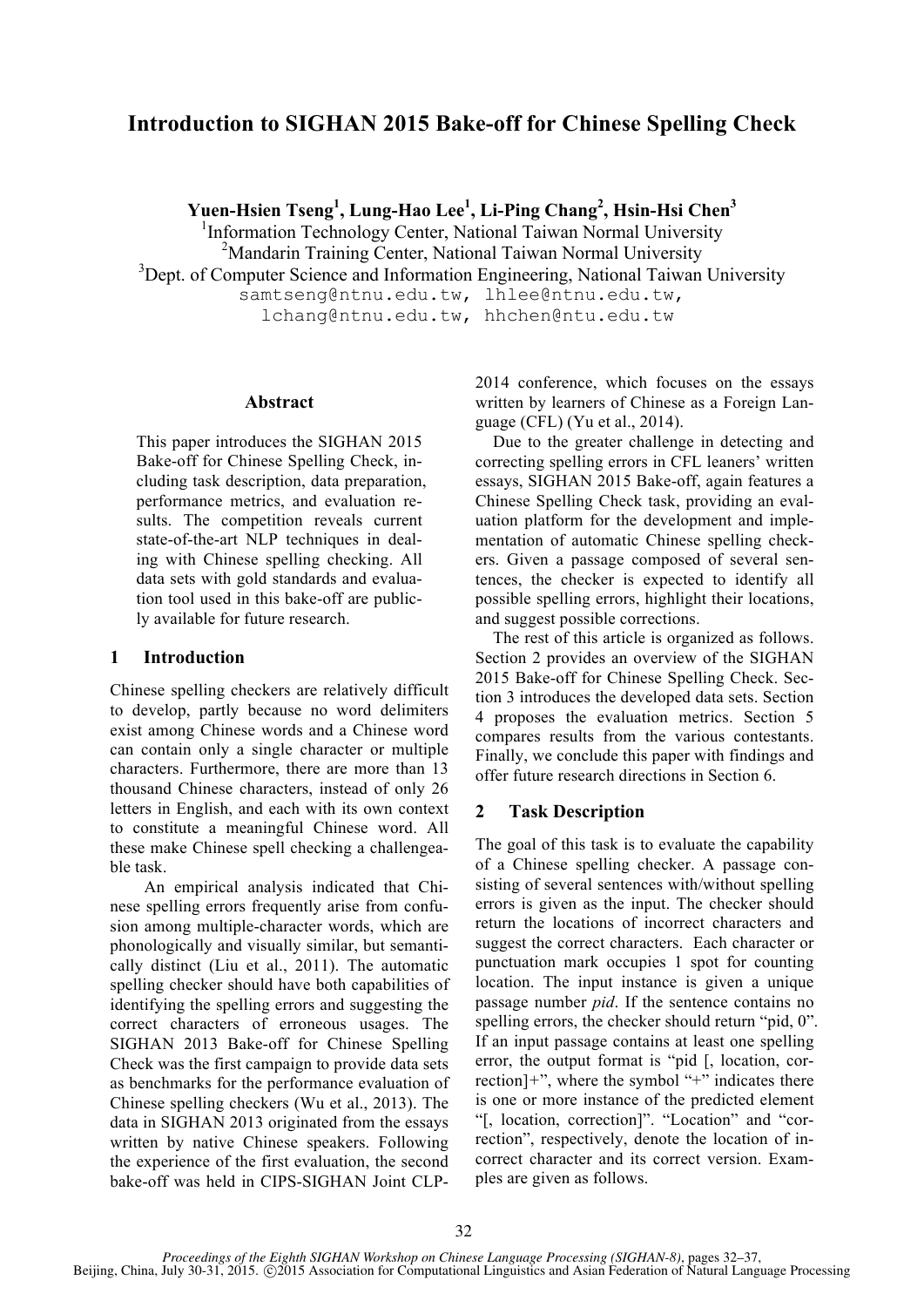- Example 1 Input: (pid=A2-0047-1) 我真的洗碗我可以去看你 Output: A2-0047-1, 4, 希, 5, 望
- Example 2 Input: (pid=B2-1670-2) 在日本,大學生打工的情況 是相當普偏的。 Output: B2-1670-2, 17, 遍
- Example 3 Input: (pid=B2-1903-7) 我也是你的朋友,我會永遠 在你身邊。 Output: B2-1903-7, 0

There are 2 wrong characters in Ex. 1, and correct characters "希," and "望" should be used in locations 4, and 5, respectively. In Ex. 2, the 17<sup>th</sup> character " $\sin$ " is wrong, and should be " $\sin$ ". Location "0" denotes that there is no spelling error in Ex. 3

## **3 Data Preparation**

The learner corpus used in our task was collected from the essay section of the computer-based Test of Chinese as a Foreign Language (TOCFL), administered in Taiwan. The spelling errors were manually annotated by trained native Chinese speakers, who also provided corrections corresponding to each error. The essays were then split into three sets as follows

(1) Training Set: this set included 970 selected essays with a total of 3,143 spelling errors. Each essay is represented in SGML format shown in Fig. 1. The title attribute is used to describe the essay topic. Each passage is composed of several sentences, and each passage contains at least one spelling error, and the data indicates both the error's location and corresponding correction. All essays in this set are used to train the developed spelling checker.

(2) Dryrun Set: a total of 39 passages were given to participants to familiarize themselves with the final testing process. Each participant can submit several runs generated using different models with different parameter settings of their checkers. In addition to make sure that the submitted results can be correctly evaluated, participants can fine-tune their developed models in the dryrun phase. The purpose of dryrun is to validate the submitted output format only, and no dryrun outcomes were considered in the official evaluation

(3) Test Set: this set consists of 1,100 testing passages. Half of these passages contained no spelling errors, while the other half included at least one spelling error. The evaluation was conducted as an open test. In addition to the data sets provided, registered participant teams were allowed to employ any linguistic and computational resources to detect and correct spelling errors. Besides, passages written by CFL learners may yield grammatical errors, missing or redundant words, poor word selection, or word ordering problems. The task in question focuses exclusively on spelling error correction.

| <essay title="學中文的第一天"></essay>                  |
|--------------------------------------------------|
| $<$ TEXT $>$                                     |
| <passage id="A2-0521-1"> 這位小姐說 : 你應</passage>    |
| 該一直走到十只路口, 再右磚一直走經過一家銀                           |
| 行就到了。                                            |
| <passage id="A2-0521-2">應為今天是第一天,</passage>      |
| 老師先請學生自己給介紹。                                     |
| $<$ TEXT>                                        |
| <mistake id="A2-0521-1" location="15"></mistake> |
| <wrong>十只路口</wrong>                              |
| <correction>十字路口</correction>                    |
| $<$ /MISTAKE>                                    |
| <mistake id="A2-0521-1" location="21"></mistake> |
| <wrong>右磚</wrong>                                |
| <correction>右轉</correction>                      |
| $<$ /MISTAKE>                                    |
| <mistake id="A2-0521-2" location="1"></mistake>  |
| <wrong>應為</wrong>                                |
| <correction>因為</correction>                      |
| $<$ /MISTAKE>                                    |
| $<$ /ESSAY>                                      |

Figure 1. An essay represented in SGML format

## **4 Performance Metrics**

Table 1 shows the confusion matrix used for performance evaluation. In the matrix, TP (True Positive) is the number of passages with spelling errors that are correctly identified by the spelling checker; FP (False Positive) is the number of passages in which non-existent errors are identified; TN (True Negative) is the number of passages without spelling errors which are correctly identified as such; FN (False Negative) is the number of passages with spelling errors for which no errors are detected.

The criteria for judging correctness are determined at two levels as follows.

(1) Detection level: all locations of incorrect characters in a given passage should be completely identical with the gold standard.

(2) Correction level: all locations and corresponding corrections of incorrect characters should be completely identical with the gold standard.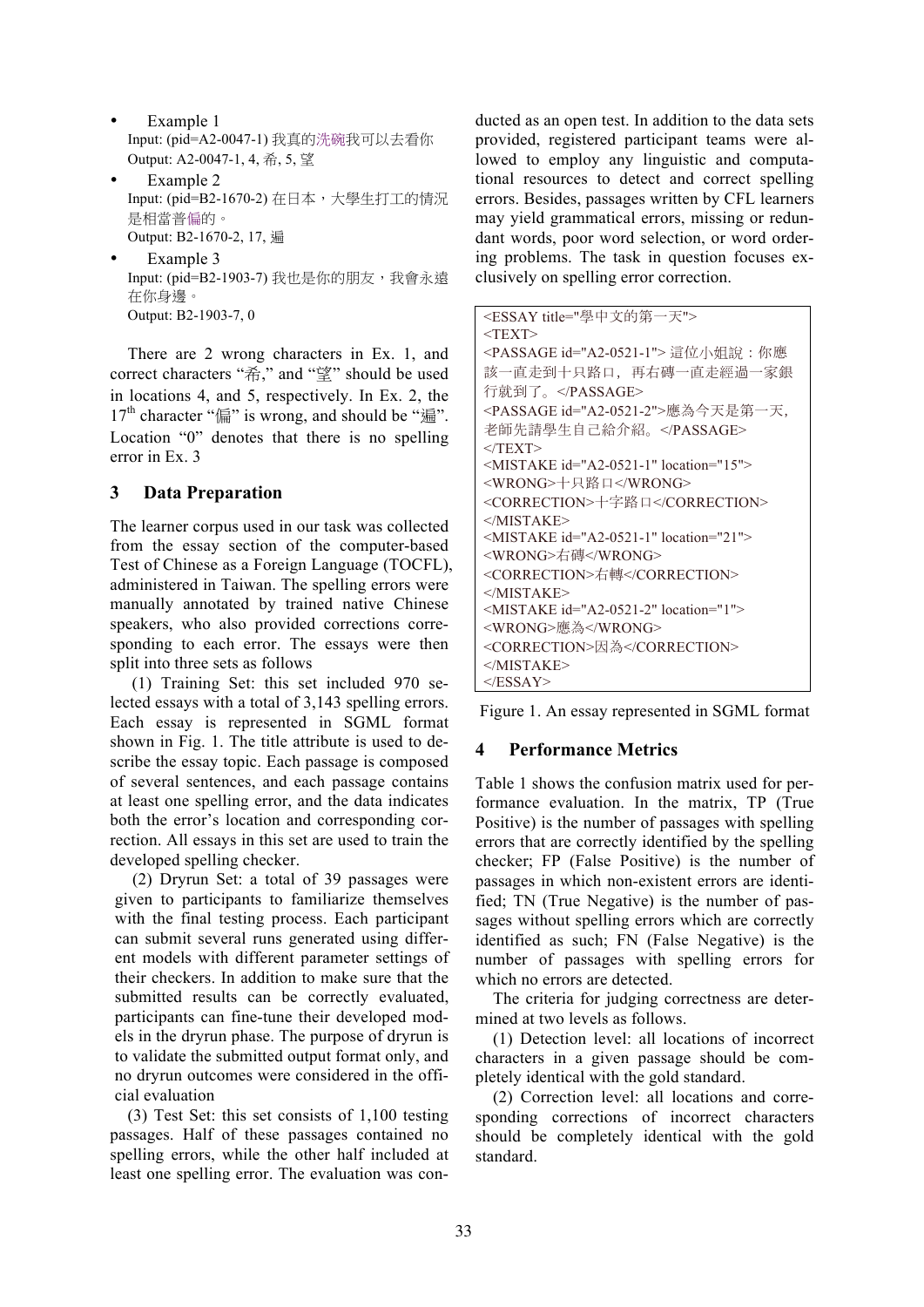In addition to achieve satisfactory detection/correction performance, reducing the false positive rate, that is the mistaken identification of errors where none exist, is also important (Wu et al., 2010). The following metrics are measured at both levels with the help of the confusion matrix.

- False Positive Rate (FPR) = FP / (FP+TN)
- Accuracy =  $(TP+TN) / (TP+FP+TN+FN)$
- Precision =  $TP / (TP + FP)$
- Recall = TP /  $(TP+FN)$
- F1= 2 \*Precision\*Recall/(Precision+Recall)

| Confusion<br>Matrix |          | <b>System Result</b>    |                       |  |
|---------------------|----------|-------------------------|-----------------------|--|
|                     |          | Positive<br>(Erroneous) | Negative<br>(Correct) |  |
| Positive<br>Gold    |          | TР                      | FN                    |  |
| <b>Standard</b>     | Negative | FP                      | TN                    |  |

Table 1. Confusion matrix for evaluation.

For example, if 5 testing inputs with gold standards are "A2-0092-2, 0", "A2-0243-1, 3, 健, 4, 康", "B2-1923-2, 8, 誤, 41, 情", "B2-2731-1,  $0$ ", and " $B2-3754-3$ , 10,  $\frac{m}{6}$ ", and the system outputs the result as "A2-0092-2, 5, 玩", "A2-0243- 1, 3, 件, 4, 康", "B2-1923-2, 8, 誤, 41, 情", "B2- $2731-1, 0$ ", and " $B2-3754-3, 11, 1$ ", the evaluation tool will yield the following performance:

- False Positive Rate (FPR) =  $0.5$  (= $1/2$ ) Notes: {"A2-0092-2, 5"}/{"A2-0092-2, 0", "B2-2731-1, 0"}
- Detection-level
	- Accuracy =  $0.6$  (=  $3/5$ )

Notes: {"A2-0243-1, 3, 4", "B2-1923-2, 8,  $41$ ", "B2-2731-1, 0"} / {"A2-0092-2, 5", A2-0243-1, 3, 4", "B2-1923-2, 8, 41",  $\sqrt{B2-2731-1, 0$ ", "B2-3754-3, 11"}

• Precision =  $0.5$  (= $2/4$ )

| Notes: {"A2-0243-1, 3, 4", "B2-1923-2, 8,    |  |
|----------------------------------------------|--|
| $41$ "} / {"A2-0092-2, 5", A2-0243-1, 3, 4", |  |
| "B2-1923-2, 8, 41", "B2-3754-3, 11"}         |  |

• Recall =  $0.67$  (= $2/3$ ).

Notes: {"A2-0243-1, 3, 4", "B2-1923-2, 8, 41"} / {A2-0243-1, 3, 4", "B2-1923-2, 8, 41", "B2-3754-3, 10"}

- F1=0.57 (= $2*0.5*0.67/(0.5+0.67)$ )
- Correction-level

• Accuracy =  $0.4$  (=  $2/5$ )

Notes: {"B2-1923-2, 8, 誤, 41, 情", "B2- 2731-1, 0"} / {"A2-0092-2, 5, 玩", "A2- 0243-1, 3, 件, 4, 康", "B2-1923-2, 8, 誤, 41, 情", "B2-2731-1, 0", "B2-3754-3, 11, 觀"}

• Precision = 
$$
0.25 = (1/4)
$$

Notes: {"B2-1923-2, 8, 誤, 41, 情"} /  $\{\text{``A2-0092-2, 5, } \overline{\text{m}}\text{''}, \text{``A2-0243-1, 3, } \#, 4, \}$ 康", "B2-1923-2, 8, 誤, 41, 情", "B2- 3754-3, 11, 觀"}

• Recall =  $0.33 (=1/3)$ 

Notes: {"B2-1923-2, 8, 誤, 41, 情"} / {, "A2-0243-1, 3, 健, 4, 康", "B2-1923-2, 8, 誤, 41, 情", "B2-3754-3, 10, 觀"}

• F1= $0.28$  (= $2*0.25*0.33/(0.25+0.33)$ )

### **5 Evaluation Results**

Table 2 summarizes the submission statistics for 9 participant teams including 4 from universities and research institutions in China (CAS, ECNU, SCAU, and WHU), 4 from Taiwan (KUAS, NCTU & NTUT, NCYU, and NTOU), and one private firm (Lingage). Among 9 registered teams, 6 teams submitted their testing results. In formal testing phase, each participant can submit at most three runs that adopt different models or parameter settings. In total, we received 15 runs.

Table 3 shows the task testing results. The research team NCTU&NTUT achieved the lowest false positive rate at 0.0509. For the detectionlevel evaluations, according to the test data distribution, a baseline system can achieve an accuracy level of 0.5 by always reporting all testing cases as correct without errors. The system result submitted by CAS achieved promising performance exceeding 0.7. We used the F1 score to reflect the tradeoff between precision and recall. As shown in the testing results, CAS provided the best error detection results, achieving a high F1 score of 0.6404. For correction-level evaluations, the correction accuracy provided by the CAS system (0.6918) significantly outperformed the other teams. Besides, in terms of correction precision and recall, the spelling checker developed by CAS also outperforms the others, which in turn has the highest F1 score of 0.6254. Note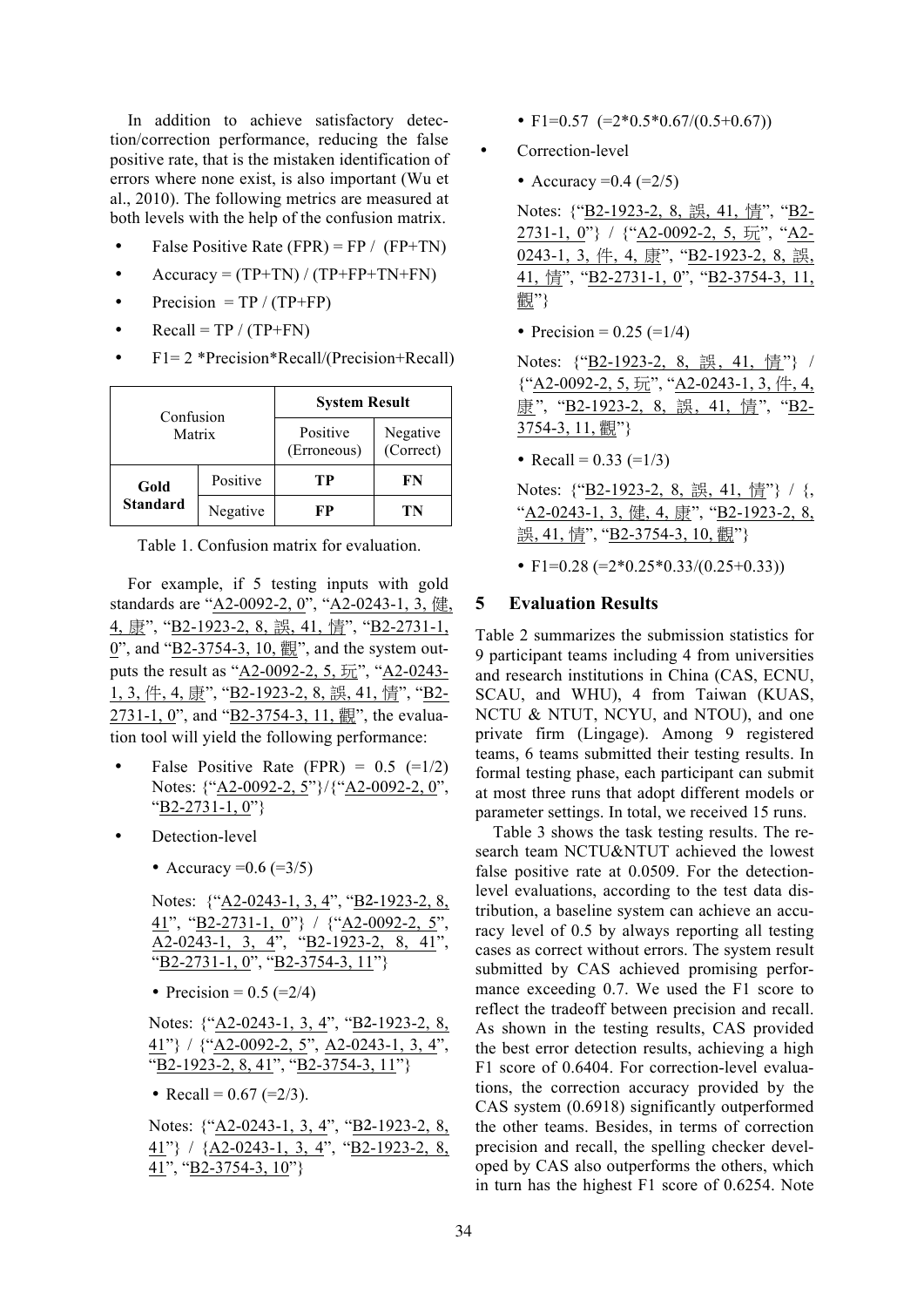that it is difficult to correct all spelling errors found in the input passages, since some sentences contain multiple errors and only correcting some of them are regarded as a wrong case in our evaluation.

Table 4 summarizes the participants' developed approaches and the usages of linguistic resources. Among 6 teams that submitted the official testing results, NCYU did not submit the report of its developed method. None of the submitted systems provided superior performance in all metrics, though those submitted by CAS and NCTU&NTUT provided relatively best overall performance when different metric is considered. The CAS team proposes a unified

framework for Chinese spelling correction. They used HMM-based approach to segment sentences and generate correction candidates. Then, a twostage filter process is applied to re-ranking the candidates for choosing the most promising candidates. The NCTU&NTUT team proposes a word vector/conditional random field based spelling error detector. They utilize the error detection results to guide and speed up the timeconsuming language model rescoring procedure. By this way, potential Chinese spelling errors could be detected and corrected in a modified sentence with the maximum language model score.

| Participant (Ordered by abbreviations of names)                                            | #Runs          |
|--------------------------------------------------------------------------------------------|----------------|
| Chinese Academy of Sciences (CAS)                                                          | 3              |
| East China Normal University (ECNU)                                                        | $\theta$       |
| National Kaohsiung University of Applied Sciences (KUAS)                                   | 3              |
| Lingage Inc. (Lingage)                                                                     | $^{(1)}$       |
| National Chiao Tung University & National Taipei University of Technology<br>(NCTU & NTUT) | 3              |
| National Chiayi University (NCYU)                                                          |                |
| National Taiwan Ocean University (NTOU)                                                    | $\overline{2}$ |
| South China Agriculture University (SCAU)                                                  | 3              |
| Wuhan University (WHU)                                                                     | 0              |
| <b>Total</b>                                                                               | 15             |

Table 2. Submission statistics for all participants

|                   |            |        | <b>Detection-Level</b> |        | Correction-Level |        |        |        |        |
|-------------------|------------|--------|------------------------|--------|------------------|--------|--------|--------|--------|
| <b>Submission</b> | <b>FPR</b> | Acc.   | Pre.                   | Rec.   | F1               | Acc.   | Pre.   | Rec.   | F1     |
| $CAS-Run1$        | 0.1164     | 0.6891 | 0.8095                 | 0.4945 | 0.614            | 0.68   | 0.8037 | 0.4764 | 0.5982 |
| $CAS-Run2$        | 0.1309     | 0.7009 | 0.8027                 | 0.5327 | 0.6404           | 0.6918 | 0.7972 | 0.5145 | 0.6254 |
| $CAS-Run3$        | 0.2036     | 0.6655 | 0.7241                 | 0.5345 | 0.6151           | 0.6491 | 0.7113 | 0.5018 | 0.5885 |
| KUAS-Run1         | 0.2327     | 0.5009 | 0.5019                 | 0.2345 | 0.3197           | 0.4836 | 0.4622 | 0.2    | 0.2792 |
| KUAS-Run2         | 0.2091     | 0.5164 | 0.5363                 | 0.2418 | 0.3333           | 0.4982 | 0.4956 | 0.2055 | 0.2905 |
| KUAS-Run3         | 0.1818     | 0.5318 | 0.5745                 | 0.2455 | 0.3439           | 0.5145 | 0.537  | 0.2109 | 0.3029 |
| NCTU&NTUT-Run1    | 0.0509     | 0.6055 | 0.8372                 | 0.2618 | 0.3989           | 0.5782 | 0.8028 | 0.2073 | 0.3295 |
| NCTU&NTUT-Run2    | 0.0655     | 0.6091 | 0.8125                 | 0.2836 | 0.4205           | 0.5809 | 0.7764 | 0.2273 | 0.3516 |
| NCTU&NTUT-Run3    | 0.1327     | 0.6018 | 0.7171                 | 0.3364 | 0.4579           | 0.5645 | 0.6636 | 0.2618 | 0.3755 |
| NCYU-Run1         | 0.1182     | 0.5245 | 0.586                  | 0.1673 | 0.2603           | 0.5091 | 0.5357 | 0.1364 | 0.2174 |
| NTOU-Run1         | 0.0909     | 0.5445 | 0.6644                 | 0.18   | 0.2833           | 0.5327 | 0.6324 | 0.1564 | 0.2507 |
| NTOU-Run2         | 0.5727     | 0.4227 | 0.422                  | 0.4182 | 0.4201           | 0.39   | 0.3811 | 0.3527 | 0.3664 |
| SCAU-Run1         | 0.5327     | 0.3409 | 0.2871                 | 0.2145 | 0.2456           | 0.3218 | 0.2487 | 0.1764 | 0.2064 |
| SCAU-Run2         | 0.1218     | 0.5464 | 0.6378                 | 0.2145 | 0.3211           | 0.5227 | 0.5786 | 0.1673 | 0.2595 |
| SCAU-Run3         | 0.6218     | 0.3282 | 0.3091                 | 0.2782 | 0.2928           | 0.3018 | 0.2661 | 0.2255 | 0.2441 |

Table 3. Testing results of our Chinese spelling check task.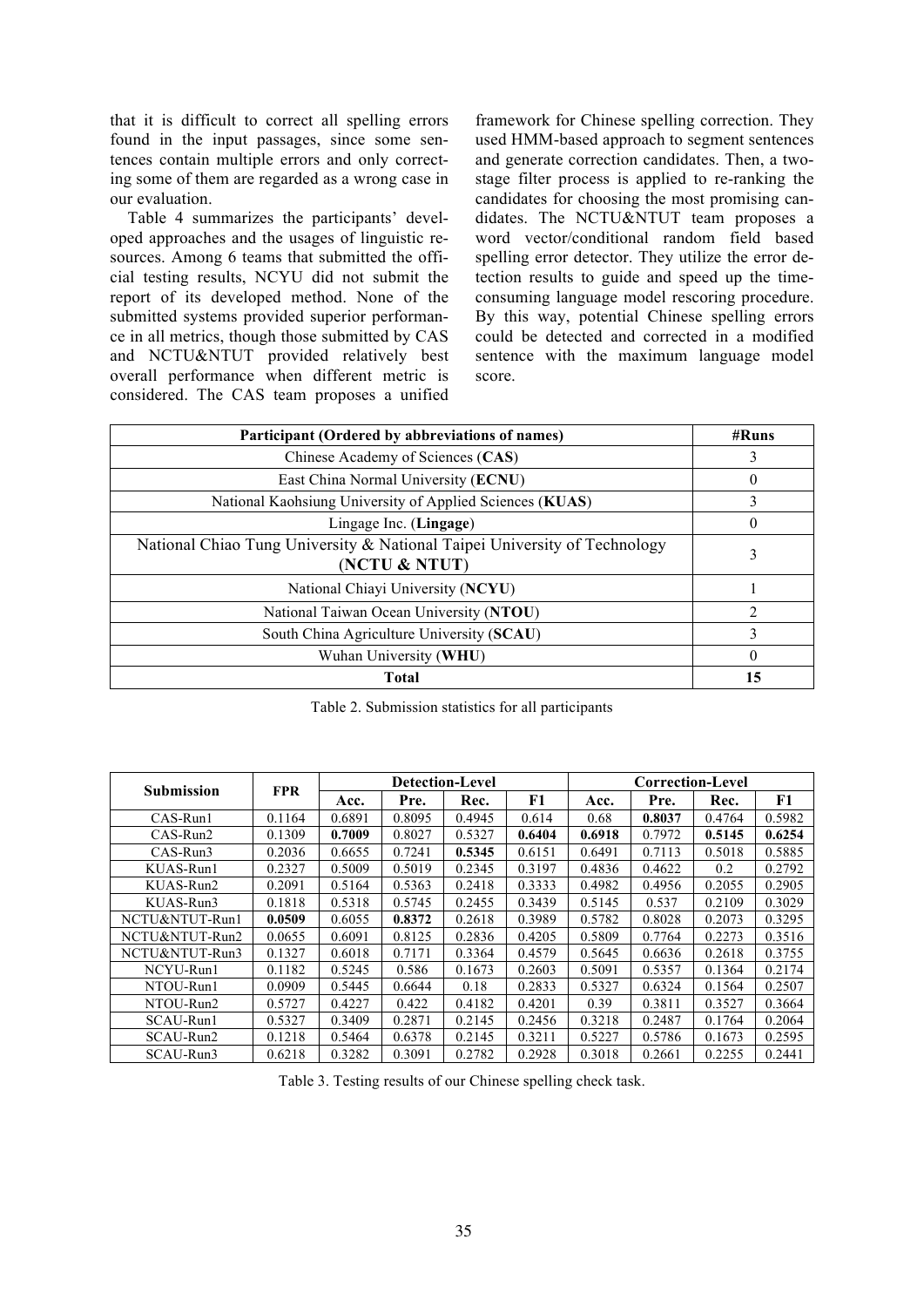| Participant | Approaches                                                                                                                                                                                      | <b>Linguistic Resources</b>                                                                                                                                                                                                                                                                                       |  |  |
|-------------|-------------------------------------------------------------------------------------------------------------------------------------------------------------------------------------------------|-------------------------------------------------------------------------------------------------------------------------------------------------------------------------------------------------------------------------------------------------------------------------------------------------------------------|--|--|
| CAS         | Candidate Generation<br>$\bullet$<br>Candidate Re-ranking<br>$\bullet$<br>Global Decision Making<br>$\bullet$                                                                                   | SIGHAN-2013 CSC Datasets<br>$\bullet$<br>CLP-2014 CSC Datasets<br>$\bullet$<br>SIGHAN-2015 CSC Training Data<br>$\bullet$<br>Taiwan Web Pages as Corpus<br>$\bullet$<br>Chinese Words and Idioms Dictionary<br>$\bullet$<br>Pinyin and Cangjie Code Table<br>$\bullet$<br><b>Web-based Resources</b><br>$\bullet$ |  |  |
| <b>KUAS</b> | Rules-based Method<br>$\bullet$<br><b>Linear Regression Model</b>                                                                                                                               | Chinese Orthographic Database<br>$\bullet$                                                                                                                                                                                                                                                                        |  |  |
| NCTU & NTUT | <b>Misspelling Correction Rules</b><br>$\bullet$<br><b>CRF-based Parser</b><br>$\bullet$<br>Word Vector/CRF-based Spelling<br>٠<br><b>Error Detector</b><br>Trigram Language Model<br>$\bullet$ | CLP-2014 CSC Datasets<br>$\bullet$<br>SIGHAN-2015 CSC Training Data<br>Sinica Corpus                                                                                                                                                                                                                              |  |  |
| <b>NTOU</b> | N-gram Model<br>Rule-based Classifier<br>$\bullet$                                                                                                                                              | SIGHAN 2013 CSC Datasets<br>$\bullet$<br>CLP-2014 CSC Datasets<br>$\bullet$<br>Showen Jiezi and the Four-Corner Encoding<br>$\bullet$<br>Sinica Corpus<br>$\bullet$<br>Google N-gram Corpus<br>$\bullet$                                                                                                          |  |  |
| <b>SCAU</b> | Bi-gram Language Model<br>$\bullet$<br>Tri-gram Language Model<br>$\bullet$                                                                                                                     | SIGHAN-2013 CSC Datasets<br>$\bullet$<br>CLP-2014 CSC Datasets<br>$\bullet$<br><b>CCL</b><br>$\bullet$<br>SOGOU                                                                                                                                                                                                   |  |  |

Table 4. A summary of participants' developed systems

## **6 Conclusions and Future Work**

This paper provides an overview of SIGHAN 2015 Bake-off for Chinese spelling check, including task design, data preparation, evaluation metrics, performance evaluation results and the approaches used by the participant teams. Regardless of actual performance, all submissions contribute to the knowledge in search for an effective Chinese spell checker, and the individual reports in the Bake-off proceedings provide useful insight into Chinese language processing.

We hope the data sets collected for this Bakeoff can facilitate and expedite future development of effective Chinese spelling checkers. Therefore, all data sets with gold standards and evaluation tool are made publicly available at http://ir.itc.ntnu.edu.tw/lre/sighan8csc.html.

The future direction focuses on the development of Chinese grammatical error correction. We plan to build new language resources to help improve existing techniques for computer-aided Chinese language learning. In addition, new data sets obtained from CFL learners will be investigated for the future enrichment of this research topic.

#### **Acknowledgments**

We thank all the participants for taking part in our task. We would like to thank Bo-Shun Liao for developing the evaluation tool.

This research is partially supported by the "Aim for the Top University Project" and "Center of Learning Technology for Chinese" of National Taiwan Normal University (NTNU), sponsored by the Ministry of Education, Taiwan, R.O.C. and is also sponsored in part by the "International Research-Intensive Center of Excellence Program" of NTNU and Ministry of Science and Technology, Taiwan, R.O.C. under the Grant no. MOST 104-2911-I-003-301, MOST 102-2221-E-002-103-MY3, and MOST 103- 2221-E-003-013-MY3.